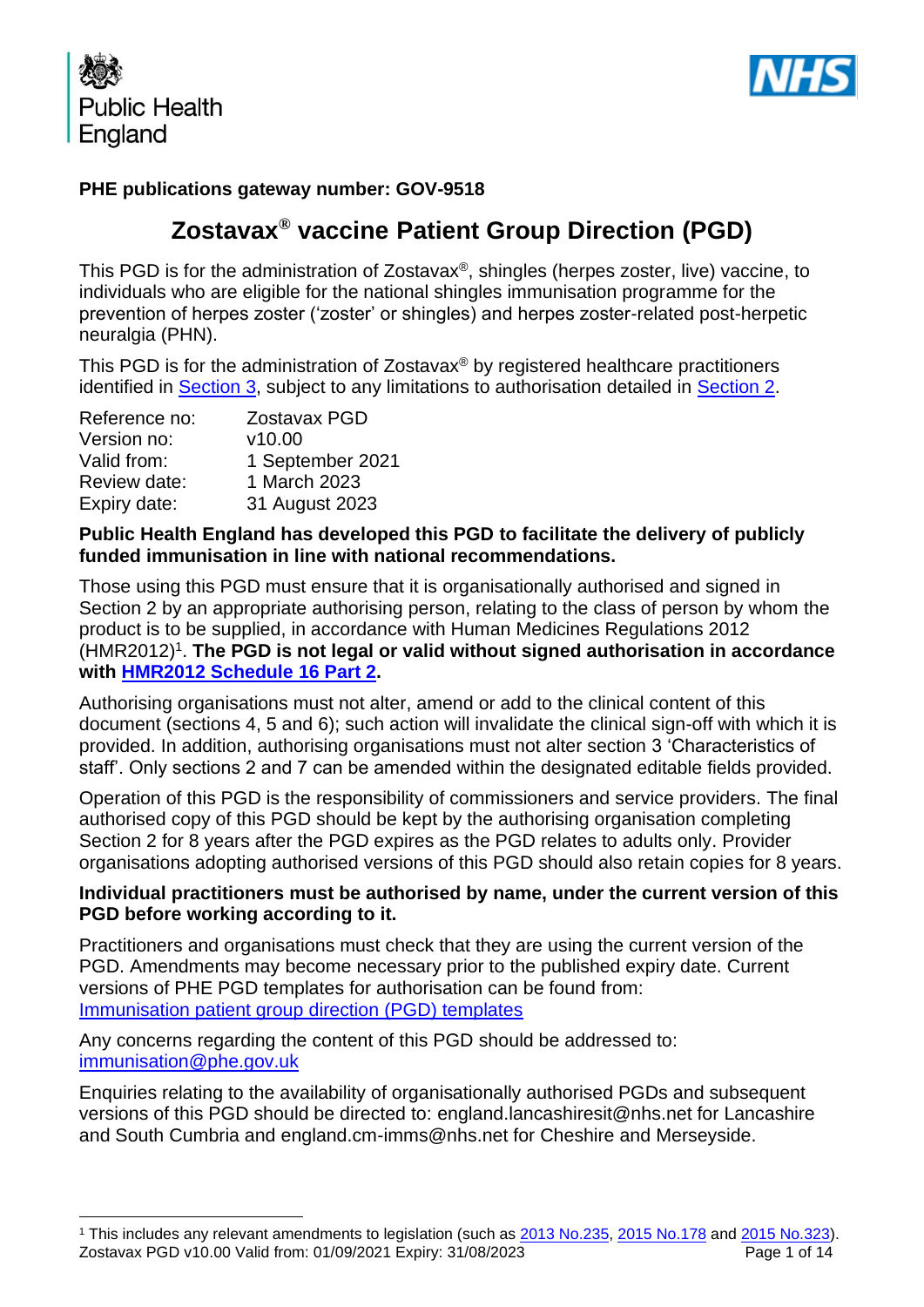# **Change history**

| <b>Version</b><br>number       | <b>Change details</b>                                                                                                                                                                                                                                                                                                                                                                                                                                                                                                                                                                                                                                                   | <b>Date</b>               |
|--------------------------------|-------------------------------------------------------------------------------------------------------------------------------------------------------------------------------------------------------------------------------------------------------------------------------------------------------------------------------------------------------------------------------------------------------------------------------------------------------------------------------------------------------------------------------------------------------------------------------------------------------------------------------------------------------------------------|---------------------------|
| Final – revised<br>27 Aug 2013 | New PHE PGD                                                                                                                                                                                                                                                                                                                                                                                                                                                                                                                                                                                                                                                             | Valid from<br>1 Sept 2013 |
| Version 02.00                  | See earlier version of this PGD for change details.                                                                                                                                                                                                                                                                                                                                                                                                                                                                                                                                                                                                                     | 4 June 2015               |
| Version 03.00                  | See earlier version of this PGD for change details.                                                                                                                                                                                                                                                                                                                                                                                                                                                                                                                                                                                                                     | 16 Nov 2015               |
| Version 04.00                  | See earlier version of this PGD for change details.                                                                                                                                                                                                                                                                                                                                                                                                                                                                                                                                                                                                                     | 3 Feb 2016                |
| Version 05.00                  | See earlier version of this PGD for change details.                                                                                                                                                                                                                                                                                                                                                                                                                                                                                                                                                                                                                     | 2 August 2016             |
| Version 06.00                  | See earlier version of this PGD for change details.                                                                                                                                                                                                                                                                                                                                                                                                                                                                                                                                                                                                                     | 07 April 2017             |
| Version 07.00                  | See earlier version of this PGD for change details.                                                                                                                                                                                                                                                                                                                                                                                                                                                                                                                                                                                                                     | 12 July 2017              |
| Version 08.00                  | PHE Shingles PGD amended to:<br>• include additional healthcare practitioners in Section 3<br>• refer to PHE Vaccine Incident Guidance in the off-label and<br>storage sections<br>• move the exclusion following natural infection to the<br>cautions section and refer to the 'Shingles vaccination:<br>Guidance for healthcare professionals'<br>• include additional information in relation to the possible<br>future availability of inactivated shingles vaccine<br>• update off-label status section<br>• include minor rewording, layout and formatting changes for<br>clarity and consistency with other PHE PGD templates                                    | 31 January<br>2019        |
| Version 09.00                  | PHE Shingles PGD amended to:<br>• reword inclusion criteria to remove catch-up cohort and<br>define eligibility at 70 years and retention of eligibility until<br>individuals 80 <sup>th</sup> birthday<br>• identify examples of biological therapy that are<br>immunosuppressive monocloncal antibodies<br>• include minor rewording, layout and formatting changes for<br>clarity and consistency with other PHE PGD templates                                                                                                                                                                                                                                       | 18 February<br>2021       |
| Version 10.00                  | PHE Shingles PGD amended to:<br>• rename as the Zostavax PGD and replace 'shingles (herpes<br>zoster, live) vaccine' with 'Zostavax®'<br>• reflect recommendations in the revised Green Book Chapter<br>28a and changes to the national shingles programme<br>following the introduction of Shingrix <sup>®</sup> vaccine (see PHE<br><b>Shingrix PGD)</b> with amendment to the criteria for exclusion,<br>cautions, actions if excluded, drug interaction and additional<br>information sections<br>include minor rewording, layout and formatting changes for<br>$\bullet$<br>clarity and consistency with other PHE PGD templates and<br>the Green Book Chapter 28a | 22 August 2021            |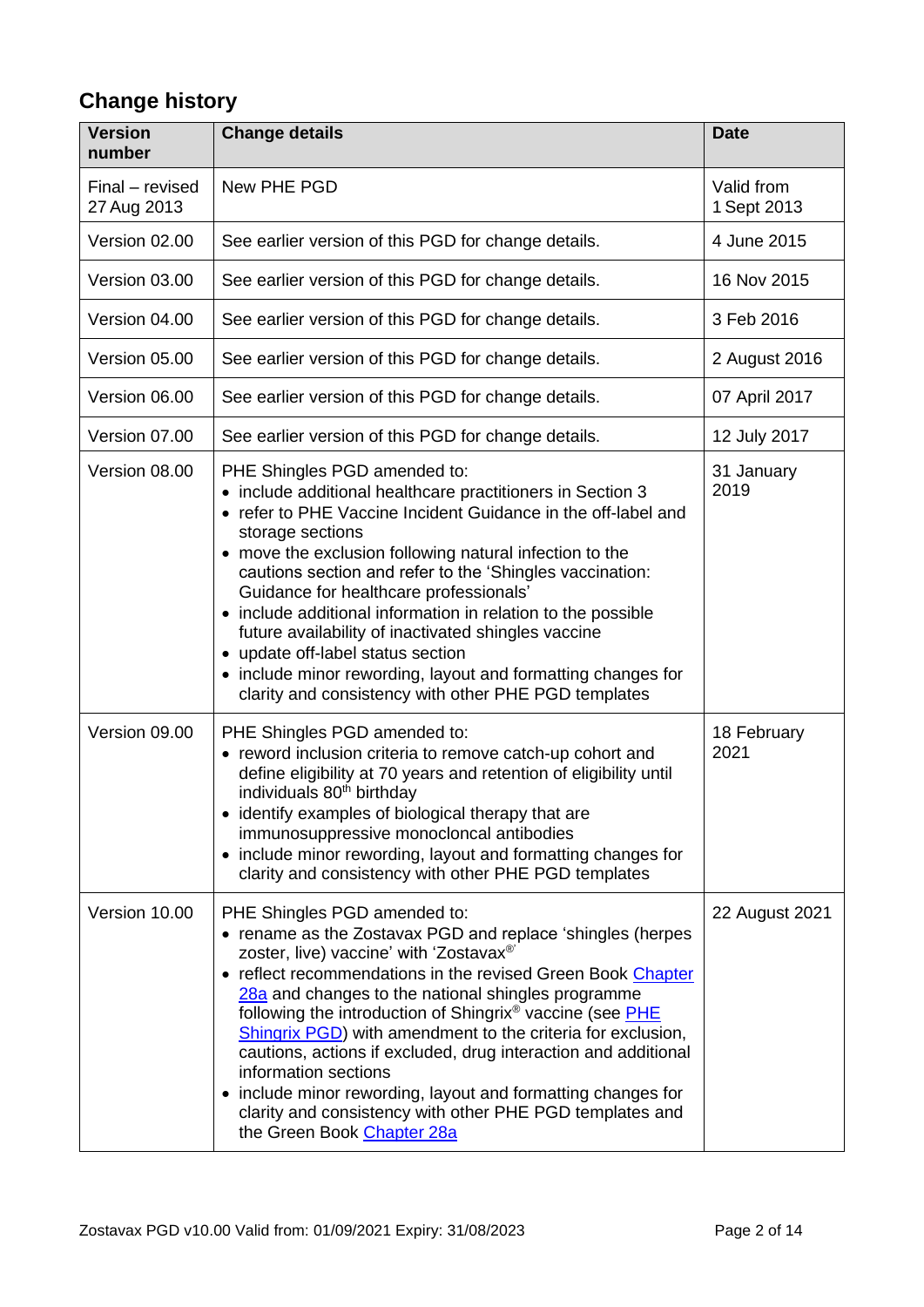### **1. PGD development**

This PGD has been developed by the following health professionals on behalf of Public Health England:

| Developed by:                                      | <b>Name</b>                                                                                             | <b>Signature</b> | <b>Date</b> |
|----------------------------------------------------|---------------------------------------------------------------------------------------------------------|------------------|-------------|
| <b>Pharmacist</b><br>(Lead Author)                 | Elizabeth Graham<br>Lead Pharmacist, Immunisation and<br>Countermeasures, PHE                           |                  | 25/08/2021  |
| <b>Doctor</b>                                      | Mary Ramsay<br>Consultant Epidemiologist and Head of<br>Immunisation and Countermeasures,<br><b>PHE</b> | Mary Ramsoy      | 25/08/2021  |
| <b>Registered Nurse</b><br>(Chair of Expert Panel) | David Green<br>Nurse Consultant, Immunisations and<br>Countermeasures, PHE                              |                  | 25/08/2021  |

This PGD has been peer reviewed by the PHE Immunisations PGD Expert Panel in accordance with PHE PGD Policy. It has been ratified by the PHE Medicines Governance Group and the PHE Quality and Clinical Governance Delivery Board.

### **Expert Panel**

| <b>Name</b>             | <b>Designation</b>                                                                                                                                                    |
|-------------------------|-----------------------------------------------------------------------------------------------------------------------------------------------------------------------|
| Nicholas Aigbogun       | Consultant in Communicable Disease Control, Yorkshire and Humber<br>Health Protection Team, Public Health England                                                     |
| Gayatri Amirthalingam   | Consultant Epidemiologist, Public Health England                                                                                                                      |
| Sarah Dermont           | Clinical Project Coordinator and Registered Midwife, NHS Infectious<br>Diseases in Pregnancy Screening Programme, Public Health England                               |
| <b>Ed Gardner</b>       | Advanced Paramedic Practitioner / Emergency Care Practitioner,<br>Medicines Manager, Proactive Care Lead                                                              |
| Michelle Jones          | Senior Medicines Optimisation Pharmacist, NHS Bristol North<br>Somerset and South Gloucestershire CCG                                                                 |
| Jacqueline Lamberty     | Lead Pharmacist Medicines Management Services, Public Health<br>England                                                                                               |
| Vanessa MacGregor       | Consultant in Communicable Disease Control, Public Health England,<br>East Midlands Health Protection Team                                                            |
| Alison Mackenzie        | Consultant in Public Health Medicine / Screening and Immunisation<br>Lead, Public Health England (South West) / NHS England and NHS<br>Improvement South (South West) |
| <b>Gill Marsh</b>       | Principal Screening and Immunisation Manager, Public Health<br>England / NHS England and NHS Improvement (North West)                                                 |
| <b>Lesley McFarlane</b> | Screening and Immunisation Manager: Clinical (COVID-19 and<br>Influenza), Public Health England / NHS England and NHS<br>Improvement (Midlands)                       |
| <b>Tushar Shah</b>      | Lead Pharmacy Advisor, NHS England and NHS Improvement<br>(London Region)                                                                                             |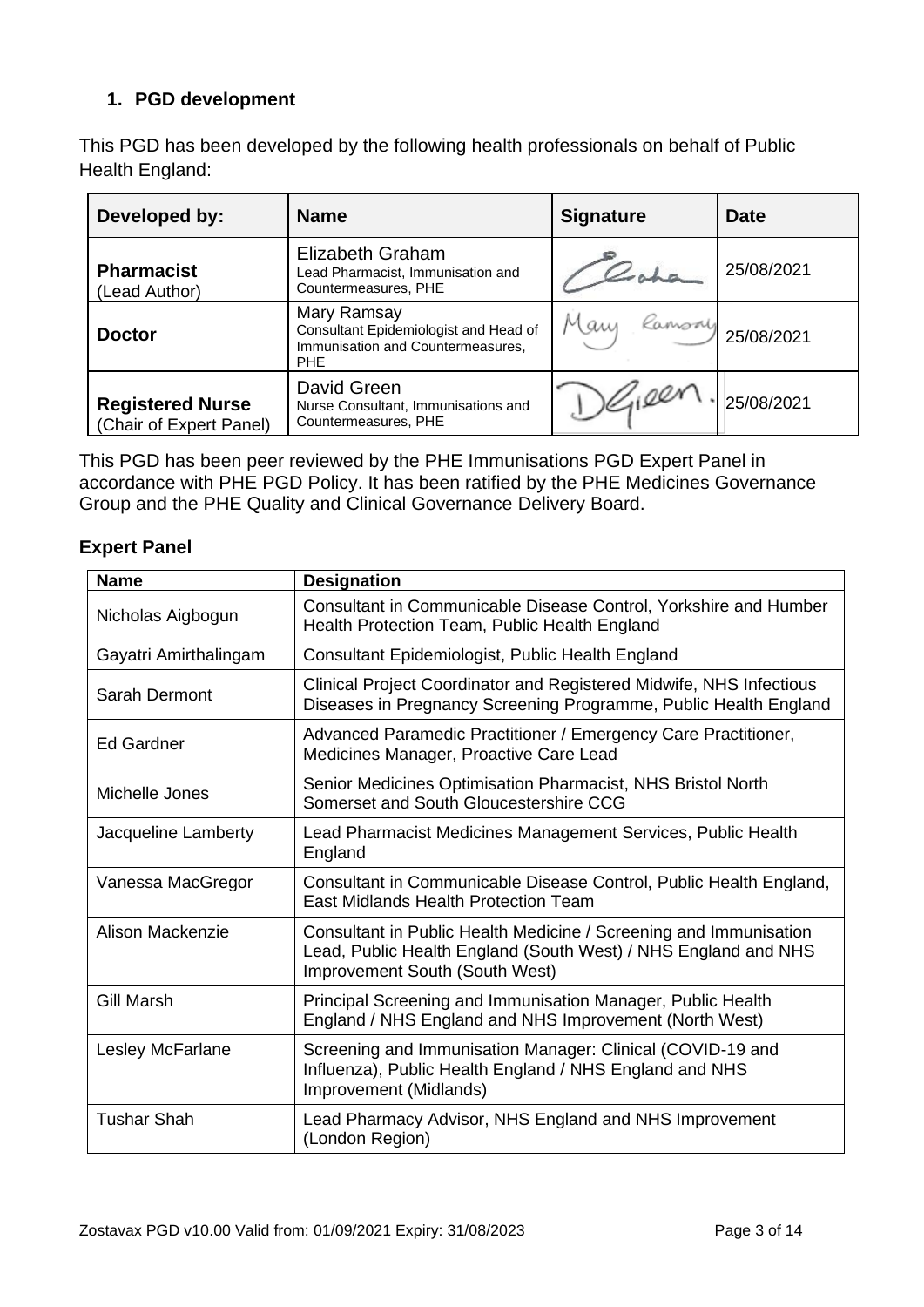### **2. Organisational authorisations**

This PGD is not legally valid until it has had the relevant organisational authorisation.

It is the responsibility of the organisation that has legal authority to authorise the PGD, to ensure that all legal and governance requirements are met. The authorising body accepts governance responsibility for the appropriate use of the PGD.

NHS England and NHS Improvement (North West) authorises this PGD for use by the services or providers listed below:

Authorised for use by the following organisations and/or services Immunisation services in Lancashire, South Cumbria, Cheshire and Merseyside commissioned by NHS England and NHS Improvement (North West).

<span id="page-3-0"></span>Limitations to authorisation

Users of this PGD should note that where they are commissioned to immunise certain groups, this PGD does not constitute permission to offer immunisation beyond groups they are commissioned to immunise.

| Organisational approval (legal requirement) |                    |             |             |
|---------------------------------------------|--------------------|-------------|-------------|
| <b>Role</b>                                 | <b>Name</b>        | <b>Sign</b> | <b>Date</b> |
| <b>Medical Director for</b>                 | Dr Michael Gregory |             | 01/09/21    |
| Commissioning, NHS                          |                    |             |             |
| England and NHS                             |                    | M. Cingay   |             |
| Improvement (North West)                    |                    |             |             |

| Additional signatories according to locally agreed policy     |             |             |             |
|---------------------------------------------------------------|-------------|-------------|-------------|
| <b>Role</b>                                                   | <b>Name</b> | <b>Sign</b> | <b>Date</b> |
| Authorisation by<br>Independent<br><b>Contractor/Provider</b> |             |             |             |
|                                                               |             |             |             |

Local enquiries regarding the use of this PGD may be directed to england.lancashiresit@nhs.net for Lancashire and South Cumbria providers and england.cm-imms@nhs.net for Cheshire and Merseyside providers.

Section 7 provides a practitioner authorisation sheet. Individual practitioners must be authorised by name to work to this PGD. Alternative practitioner authorisation sheets may be used where appropriate in accordance with local policy but this should be an individual agreement or a multiple practitioner authorisation sheet as included at the end of this PGD.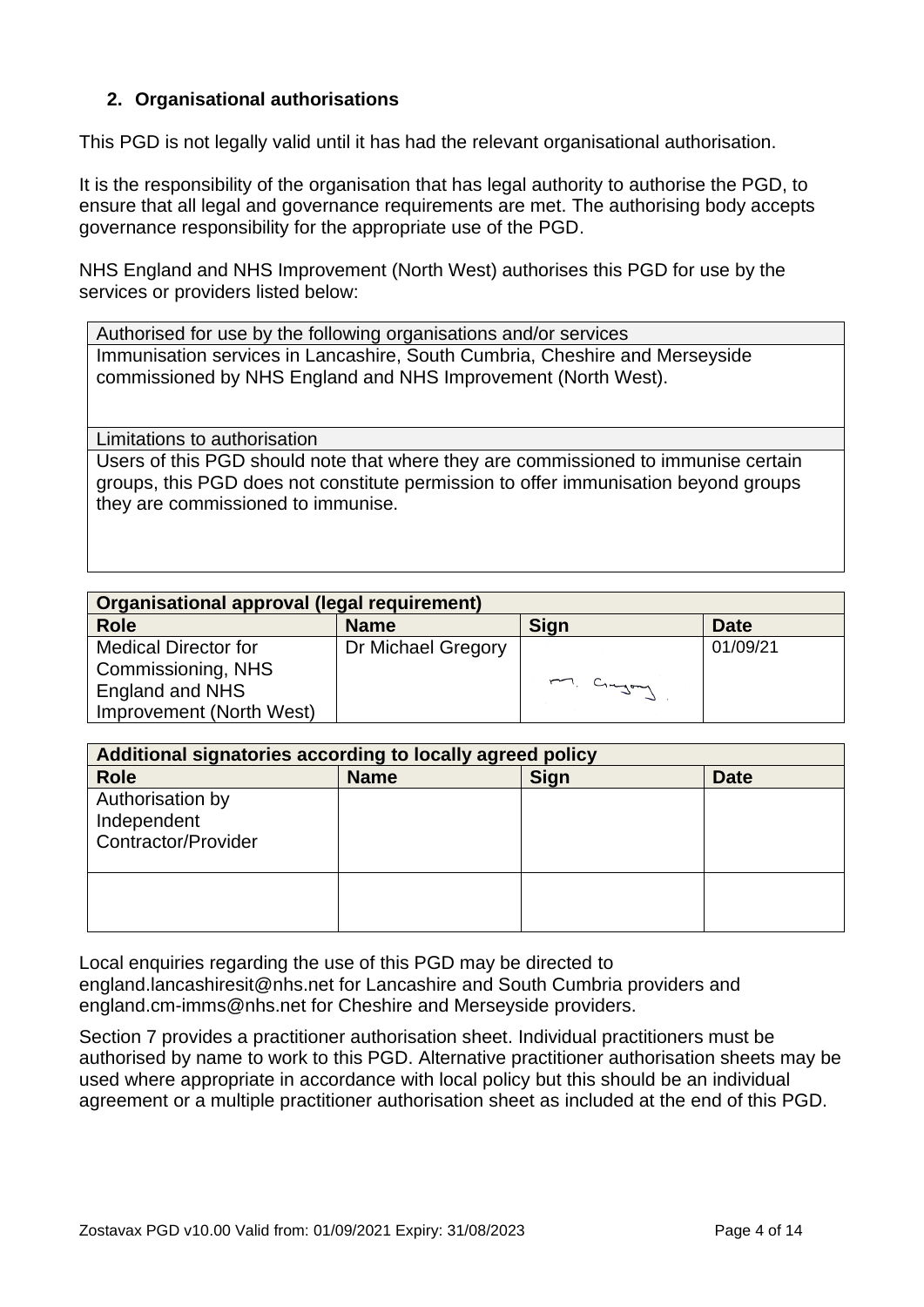### <span id="page-4-0"></span>**3. Characteristics of staff**

<span id="page-4-1"></span>

| <b>Qualifications and</b><br>professional registration | Registered professional with one of the following bodies:<br>nurses and midwives currently registered with the Nursing and<br>Midwifery Council (NMC)<br>pharmacists currently registered with the General Pharmaceutical<br>$\bullet$<br>Council (GPhC) (Note: This PGD is not relevant to privately<br>provided community pharmacy services)<br>• paramedics and physiotherapists currently registered with Health<br>and Care Professions Council (HCPC)<br>The practitioners above must also fulfil the Additional requirements<br>detailed below.<br>Check Section 2 Limitations to authorisation to confirm whether all<br>practitioners listed above have organisational authorisation to work<br>under this PGD.                                                                                                                                                                                                                                                                                                                                                                                                                                                                                                                                                                                                                                                                                           |
|--------------------------------------------------------|--------------------------------------------------------------------------------------------------------------------------------------------------------------------------------------------------------------------------------------------------------------------------------------------------------------------------------------------------------------------------------------------------------------------------------------------------------------------------------------------------------------------------------------------------------------------------------------------------------------------------------------------------------------------------------------------------------------------------------------------------------------------------------------------------------------------------------------------------------------------------------------------------------------------------------------------------------------------------------------------------------------------------------------------------------------------------------------------------------------------------------------------------------------------------------------------------------------------------------------------------------------------------------------------------------------------------------------------------------------------------------------------------------------------|
| <b>Additional requirements</b>                         | Additionally, practitioners:<br>must be authorised by name as an approved practitioner under<br>the current terms of this PGD before working to it<br>must have undertaken appropriate training for working under<br>PGDs for supply/administration of medicines<br>must be competent in the use of PGDs (see NICE Competency<br>$\bullet$<br>framework for health professionals using PGDs)<br>must be familiar with the vaccine product and alert to changes in<br>the Summary of Product Characteristics (SPC), Immunisation<br>Against Infectious Disease ('The Green Book'), and national and<br>local immunisation programmes<br>must have undertaken training appropriate to this PGD as<br>required by local policy and in line with the National Minimum<br><b>Standards and Core Curriculum for Immunisation Training</b><br>must be competent to undertake immunisation and to discuss<br>issues related to immunisation<br>must be competent in the handling and storage of vaccines, and<br>$\bullet$<br>management of the 'cold chain'<br>must be competent in the recognition and management of<br>anaphylaxis<br>must have access to the PGD and associated online resources<br>should fulfil any additional requirements defined by local policy<br>$\bullet$<br>The individual practitioner must be authorised by name, under<br>the current version of this PGD before working according to it. |
| <b>Continued training</b><br>requirements              | Practitioners must ensure they are up to date with relevant issues<br>and clinical skills relating to immunisation and management of<br>anaphylaxis, with evidence of appropriate Continued Professional<br>Development (CPD).<br>Practitioners should be constantly alert to any subsequent<br>recommendations from Public Health England and/or NHS England<br>and NHS Improvement and other sources of medicines information.<br>Note: The most current national recommendations should be<br>followed but a Patient Specific Direction (PSD) may be required to<br>administer the vaccine in line with updated recommendations that<br>are outside the criteria specified in this PGD.                                                                                                                                                                                                                                                                                                                                                                                                                                                                                                                                                                                                                                                                                                                         |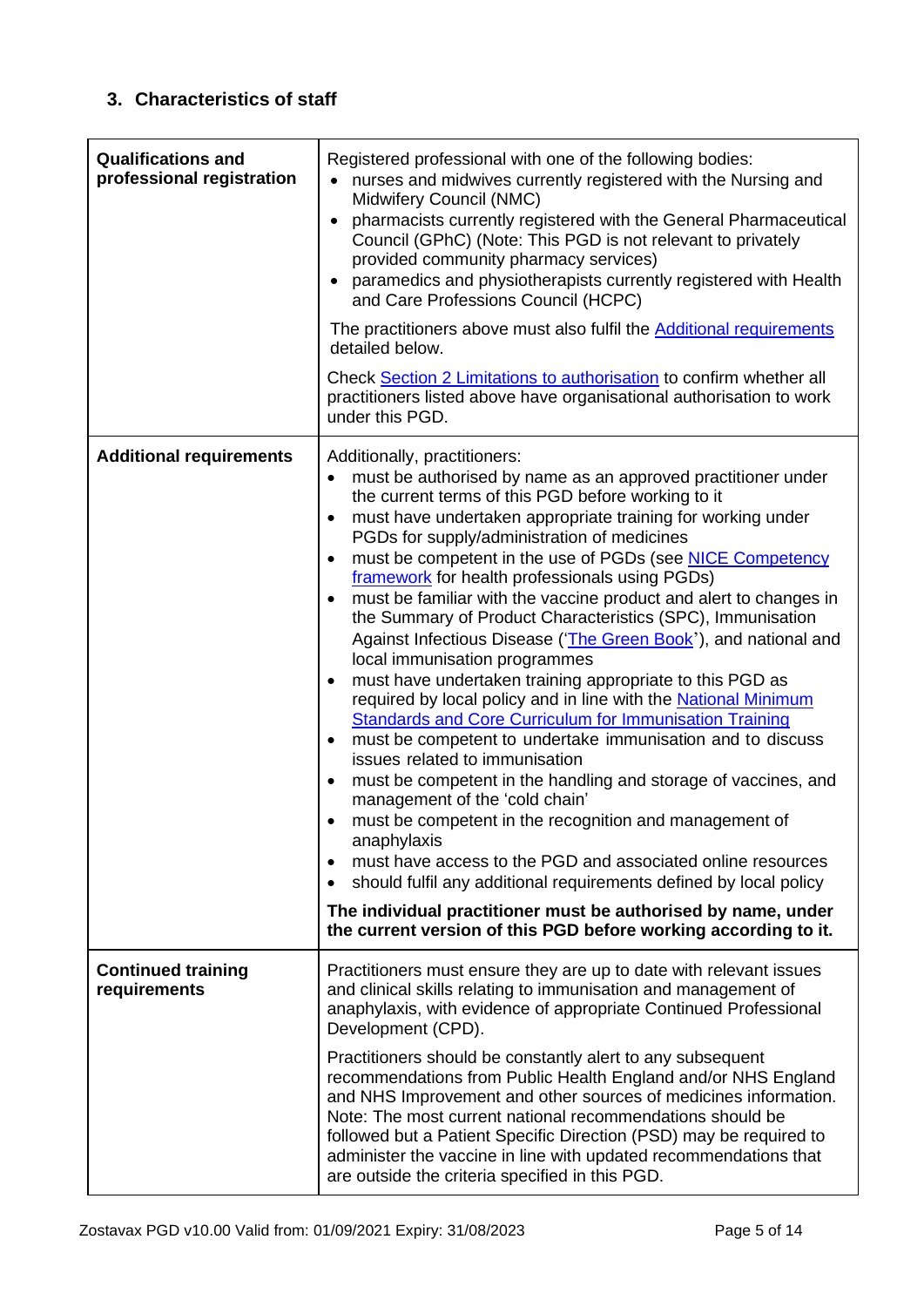### **4. Clinical condition or situation to which this PGD applies**

| <b>Clinical condition or</b><br>situation to which this<br><b>PGD applies</b> | Zostavax <sup>®</sup> is indicated for vaccination of adults who are eligible for<br>the national shingles immunisation programme for the prevention of<br>herpes zoster ('zoster' or shingles) and herpes zoster-related post-<br>herpetic neuralgia (PHN) in accordance with the recommendations<br>given in Chapter 28a of Immunisation Against Infectious Disease:<br>'The Green Book'.                                                                                                                                                                                                                                                                                                                                                                                                                                                                                                                                                                                                                                                                                                                                                                                                                                                                                                                                                                                                                                                                                                                                                                                                                                                                                                                                                                                                                                                                                     |
|-------------------------------------------------------------------------------|---------------------------------------------------------------------------------------------------------------------------------------------------------------------------------------------------------------------------------------------------------------------------------------------------------------------------------------------------------------------------------------------------------------------------------------------------------------------------------------------------------------------------------------------------------------------------------------------------------------------------------------------------------------------------------------------------------------------------------------------------------------------------------------------------------------------------------------------------------------------------------------------------------------------------------------------------------------------------------------------------------------------------------------------------------------------------------------------------------------------------------------------------------------------------------------------------------------------------------------------------------------------------------------------------------------------------------------------------------------------------------------------------------------------------------------------------------------------------------------------------------------------------------------------------------------------------------------------------------------------------------------------------------------------------------------------------------------------------------------------------------------------------------------------------------------------------------------------------------------------------------|
| <b>Criteria for inclusion</b>                                                 | Individuals who:<br>are aged 70 years (routine cohort)<br>$\bullet$<br>have existing eligibility for Zostavax® under the national<br>$\bullet$<br>immunisation programme but remain unimmunised. Individuals<br>from 70 years of age remain eligible for shingles immunisation<br>until their 80th birthday.                                                                                                                                                                                                                                                                                                                                                                                                                                                                                                                                                                                                                                                                                                                                                                                                                                                                                                                                                                                                                                                                                                                                                                                                                                                                                                                                                                                                                                                                                                                                                                    |
| Criteria for exclusion <sup>2</sup>                                           | Individuals for whom no valid consent has been received<br>Individuals who:<br>• are under 70 years of age<br>• are 80 years of age or over, even if they were previously in an<br>eligible cohort<br>have had a confirmed anaphylactic reaction to a previous dose of<br>$\bullet$<br>varicella vaccine or to any component of Zostavax <sup>®</sup> , including<br>neomycin or gelatin<br>are suffering from acute severe febrile illness (the presence of a<br>minor infection is not a contraindication for immunisation)<br>have active untreated tuberculosis<br>have shingles infection with active lesions<br>$\bullet$<br>have received systemic therapy in the last 48 hours with anti-viral<br>$\bullet$<br>medicines known to be effective against varicella zoster virus,<br>such as aciclovir,<br>have received MMR vaccine in the preceding 4 weeks<br>$\bullet$<br>are pregnant<br>are within 14 days of commencement of immunosuppressive<br>therapy<br>have a primary or acquired immunodeficiency state as defined in<br>Chapter 28a as a contraindication to Zostavax <sup>®</sup> administration<br>• are on immunosuppressive or immunomodulating therapy as<br>defined in Chapter 28a as a contraindication to Zostavax <sup>®</sup><br>administration<br>Note: Zostavax <sup>®</sup> is not contraindicated for use in individuals who<br>are receiving topical or inhaled corticosteroids or corticosteroid<br>replacement therapy. Individuals with low levels of<br>immunosuppression can receive Zostavax <sup>®</sup> . If primary healthcare<br>professionals administering the vaccine have concerns about the<br>nature of therapies or the degree of immunosuppression, they<br>should contact the relevant specialist for advice. Specialist advice<br>should also be considered for individuals on combination<br>immunosuppressive therapy. |

<span id="page-5-0"></span>Zostavax PGD v10.00 Valid from: 01/09/2021 Expiry: 31/08/2023 Page 6 of 14 <sup>2</sup> Exclusion under this PGD does not necessarily mean the medication is contraindicated, but it would be outside its remit and another form of authorisation will be required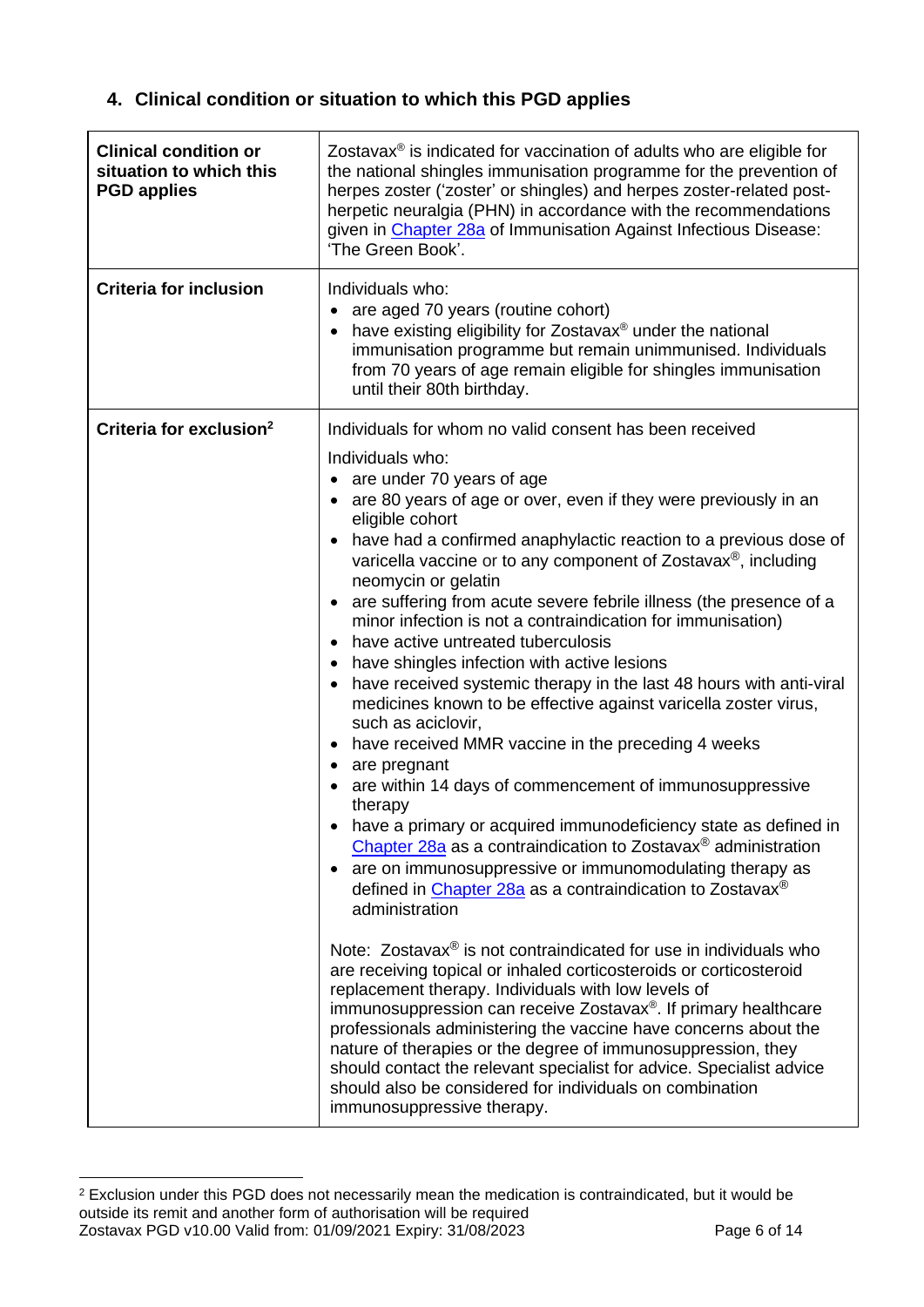| <b>Cautions including any</b><br>relevant action to be<br>taken | The decision to administer shingles vaccine to immunosuppressed<br>individuals should be based on a clinical risk assessment. If the<br>individual is under specialist care, and it is not possible to obtain full<br>information on that individual's treatment history, then vaccination<br>should not proceed until the advice of the specialist or a local<br>immunologist has been sought.<br>Individuals who have previously received immunosuppressive                                                                                                                                        |
|-----------------------------------------------------------------|------------------------------------------------------------------------------------------------------------------------------------------------------------------------------------------------------------------------------------------------------------------------------------------------------------------------------------------------------------------------------------------------------------------------------------------------------------------------------------------------------------------------------------------------------------------------------------------------------|
|                                                                 | therapy should be carefully evaluated for the reconstitution of the<br>immune system prior to receiving Zostavax <sup>®</sup> .                                                                                                                                                                                                                                                                                                                                                                                                                                                                      |
|                                                                 | <b>Transmission</b>                                                                                                                                                                                                                                                                                                                                                                                                                                                                                                                                                                                  |
|                                                                 | There is a theoretical risk, in those who develop a rash following<br>Zostavax <sup>®</sup> vaccination, of transmitting the attenuated vaccine virus to<br>a susceptible individual. This risk should be weighed against the<br>reduced risk of developing natural shingles and much higher risk of<br>transmission from the circulating wild type varicella zoster virus in the<br>community.                                                                                                                                                                                                      |
|                                                                 | As a precautionary measure, individuals who develop a vesicular<br>rash after receiving Zostavax® should ensure the rash area is kept<br>covered when in contact with a susceptible (chicken pox naïve)<br>person until the rash is dry and crusted. If the individual with the<br>vesicular rash are themselves immunosuppressed, they should avoid<br>contact with susceptible people until the rash is dry and crusted, due<br>to the higher risk of virus shedding. Prophylactic aciclovir can be<br>considered in vulnerable patients exposed to a varicella like rash in a<br>recent vaccinee. |
|                                                                 | In the event of a person developing a varicella (widespread) or<br>shingles-like (dermatomal) rash post-Zostavax <sup>®</sup> , a vesicle fluid<br>sample should be sent for analysis, to confirm the diagnosis and<br>determine whether the rash is vaccine-associated or wild-type. See<br>Chapter 28a for more details.                                                                                                                                                                                                                                                                           |
| Action to be taken if the<br>patient is excluded                | Individuals who are not of eligible age for the national shingles<br>immunisation programme should be advised when they will become<br>eligible or why they are not eligible for immunisation.                                                                                                                                                                                                                                                                                                                                                                                                       |
|                                                                 | For individuals who have had a confirmed anaphylactic reaction to a<br>previous dose of varicella vaccine or to any component of Zostavax®<br>there is as an alternative inactivated vaccine Shingrix®. However,<br>supply of Shingrix® is currently, at the time of writing, limited such<br>that under the national shingles vaccination programme it is only<br>recommended to be offered to immunosuppressed individuals (see<br>Chapter 28a for current recommendations).                                                                                                                       |
|                                                                 | Individuals suffering acute severe febrile illness should postpone<br>immunisation until they have recovered.                                                                                                                                                                                                                                                                                                                                                                                                                                                                                        |
|                                                                 | Individuals with untreated tuberculosis should postpone<br>immunisation until their tuberculosis has been treated.                                                                                                                                                                                                                                                                                                                                                                                                                                                                                   |
| Continued over page                                             | Zostavax <sup>®</sup> is not recommended for the treatment of shingles<br>Individuals who have shingles should wait until symptoms have<br>ceased before being considered for shingles immunisation. The<br>natural boosting that occurs following an episode of shingles,<br>however, makes the benefit of offering Zostavax <sup>®</sup> immediately<br>following recovery unclear.                                                                                                                                                                                                                |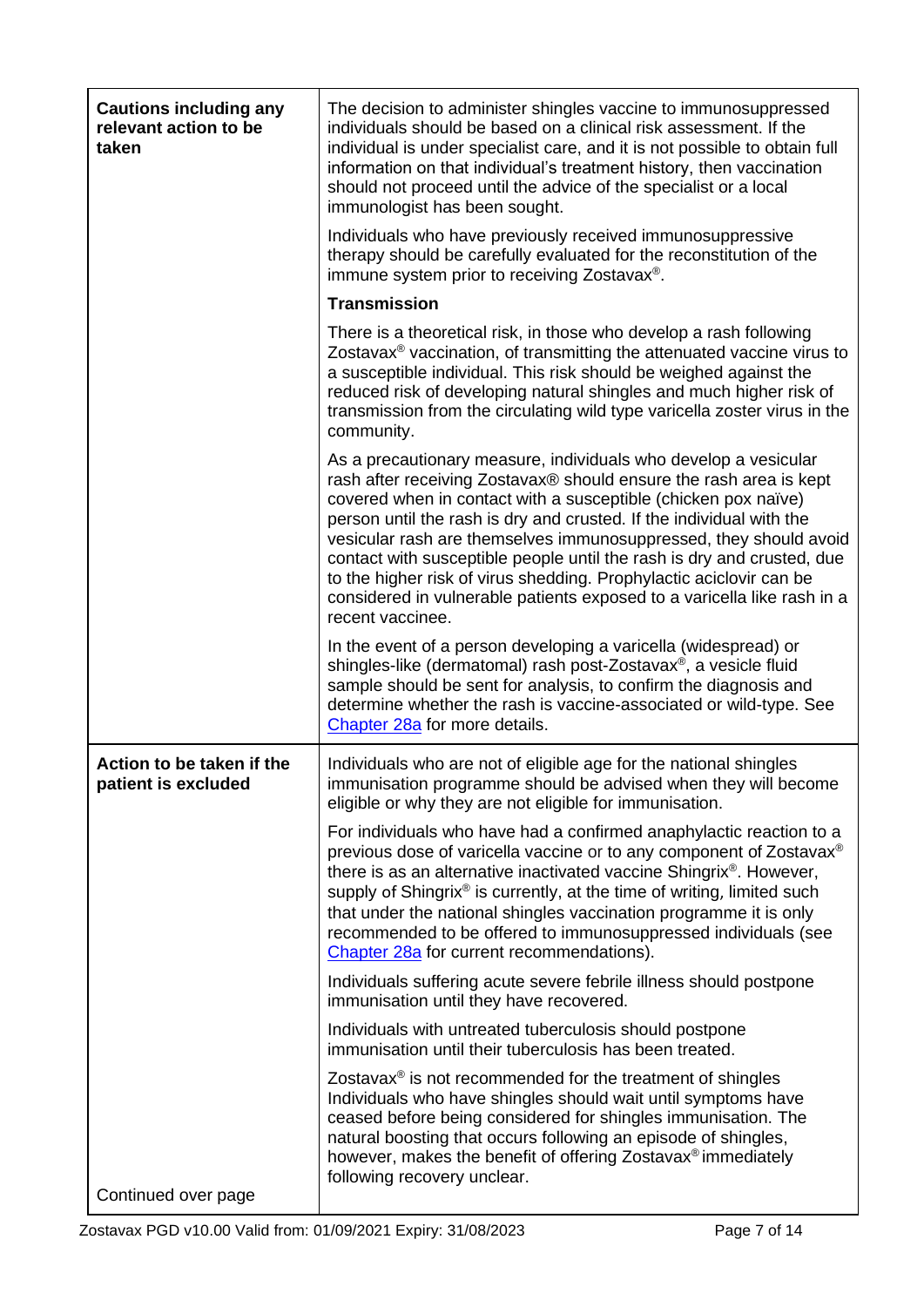| Action to be taken if the<br>patient is excluded<br>(continued) | Individuals who have received systemic anti-viral medicines known<br>to be effective against varicella zoster virus, such as aciclovir, should<br>postpone Zostavax <sup>®</sup> vaccination until at least 48 hours after<br>cessation of treatment, as these medicines may reduce the response<br>to the vaccine. The use of topical aciclovir is not a contraindication to<br>vaccination.                                                                                                                                                                                                                                                                                                                         |
|-----------------------------------------------------------------|-----------------------------------------------------------------------------------------------------------------------------------------------------------------------------------------------------------------------------------------------------------------------------------------------------------------------------------------------------------------------------------------------------------------------------------------------------------------------------------------------------------------------------------------------------------------------------------------------------------------------------------------------------------------------------------------------------------------------|
|                                                                 | Individuals who have received MMR vaccine should postpone<br>Zostavax <sup>®</sup> administration until a four-week minimum interval period<br>has been observed.                                                                                                                                                                                                                                                                                                                                                                                                                                                                                                                                                     |
|                                                                 | Individuals within 14 days of commencement of immunosuppressive<br>therapy are not currently, at the time of writing, eligible for pre-<br>treatment vaccination with Shingrix <sup>®</sup> . Supply of Shingrix <sup>®</sup> is currently,<br>at the time of writing, limited and so vaccine supplied via the national<br>programme should not be used for this indication. Eligible individuals<br>who have not received Zostavax® are recommended to receive a<br>single dose of vaccine at the earliest opportunity and at least 14 days<br>before starting immunosuppressive therapy, although leaving one<br>month would be preferable if a delay is possible (see Chapter 28a for<br>current recommendations). |
|                                                                 | Immunosuppressed individuals who are eligible for shingles<br>vaccination but who are contraindicated to the receipt of the live<br>vaccine Zostavax <sup>®</sup> , in accordance with Chapter 28a should be<br>offered Shingrix <sup>®</sup> instead (see <b>PHE Shingrix PGD</b> ). If there is any<br>doubt, individual patients should be discussed with their specialist.                                                                                                                                                                                                                                                                                                                                        |
|                                                                 | The risk to the individual of not being vaccinated must be taken into<br>account.                                                                                                                                                                                                                                                                                                                                                                                                                                                                                                                                                                                                                                     |
|                                                                 | When administration is postponed arrange a future date for<br>vaccination as appropriate, with due consideration of the individual's<br>age to ensure they will meet the inclusion criteria for immunisation. If<br>vaccination cannot be given before the individual is 80 years old<br>explain why vaccination will no longer be indicated.                                                                                                                                                                                                                                                                                                                                                                         |
|                                                                 | Document the reason for exclusion and any action taken in<br>individual's clinical records.                                                                                                                                                                                                                                                                                                                                                                                                                                                                                                                                                                                                                           |
|                                                                 | Inform or refer to the GP or a prescriber as appropriate.                                                                                                                                                                                                                                                                                                                                                                                                                                                                                                                                                                                                                                                             |
| Action to be taken if the<br>patient or carer declines          | Informed consent, from the individual or a person legally able to act<br>on the individual's behalf, must be obtained prior to administration.                                                                                                                                                                                                                                                                                                                                                                                                                                                                                                                                                                        |
| treatment                                                       | Advise the individual/carer about the protective effects of the<br>vaccine, the risks of infection and potential complications.                                                                                                                                                                                                                                                                                                                                                                                                                                                                                                                                                                                       |
|                                                                 | Document advice given and the decision reached.                                                                                                                                                                                                                                                                                                                                                                                                                                                                                                                                                                                                                                                                       |
|                                                                 | Inform or refer to the GP or a prescriber as appropriate.                                                                                                                                                                                                                                                                                                                                                                                                                                                                                                                                                                                                                                                             |
| <b>Arrangements for referral</b><br>for medical advice          | As per local policy                                                                                                                                                                                                                                                                                                                                                                                                                                                                                                                                                                                                                                                                                                   |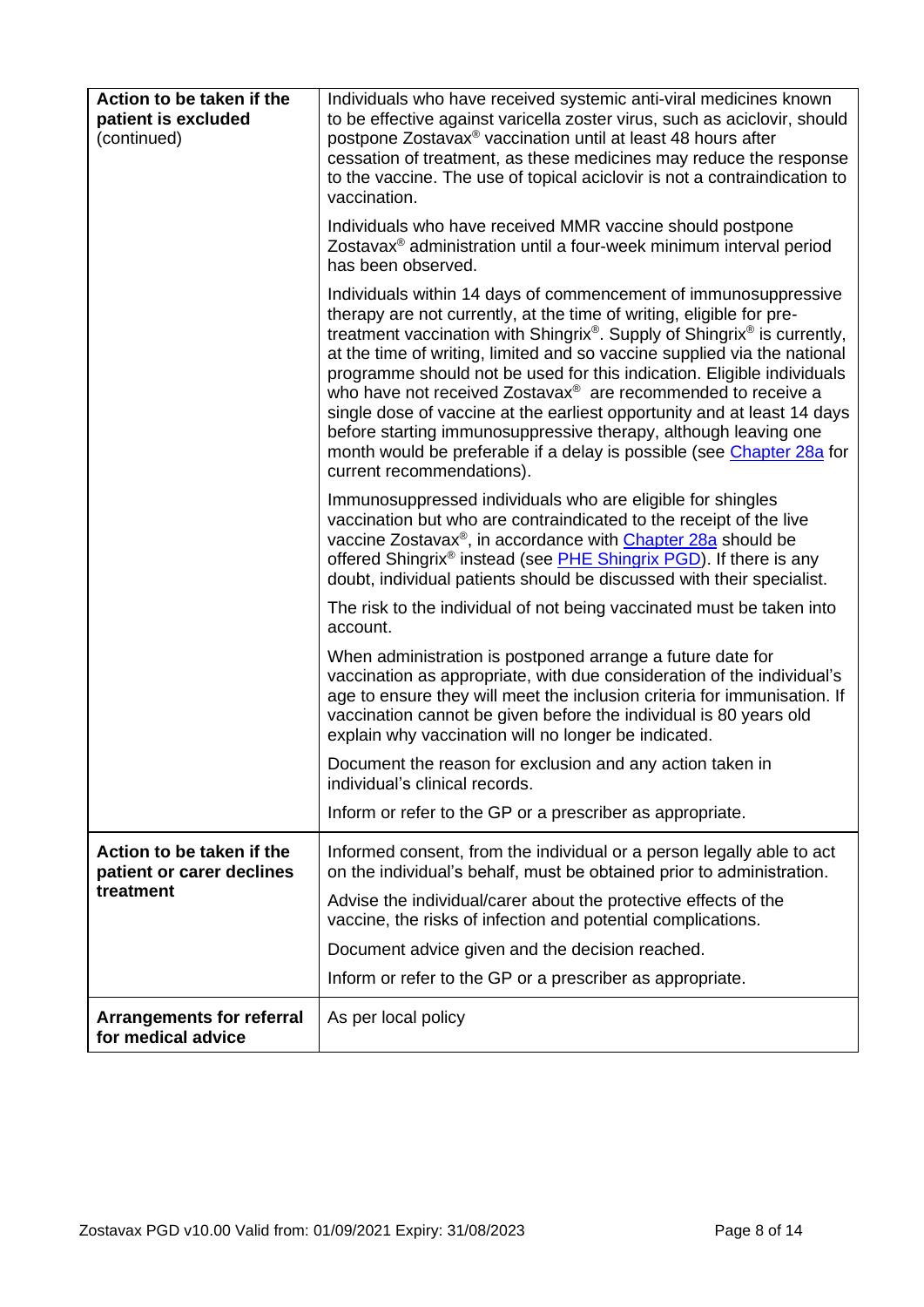### **5. Description of treatment**

| Name, strength and<br>formulation of drug | Zostavax <sup>®</sup> , shingles (herpes zoster, live) vaccine, powder and<br>solvent for suspension for injection.                                                                                                                                                                                                                                                                                          |
|-------------------------------------------|--------------------------------------------------------------------------------------------------------------------------------------------------------------------------------------------------------------------------------------------------------------------------------------------------------------------------------------------------------------------------------------------------------------|
|                                           | After reconstitution, Zostavax <sup>®</sup> lyophilised suspension (0.65ml)<br>contains shingles (herpes zoster) vaccine, consisting of live<br>attenuated virus derived from varicella zoster virus.                                                                                                                                                                                                        |
| <b>Legal category</b>                     | Prescription only medicine (POM).                                                                                                                                                                                                                                                                                                                                                                            |
| <b>Black triangle</b> ▼                   | No.                                                                                                                                                                                                                                                                                                                                                                                                          |
| Off-label use                             | Vaccine should be stored according to the conditions detailed in the<br>Storage section below. However, in the event of an inadvertent or<br>unavoidable deviation of these conditions refer to <b>PHE Vaccine</b><br>Incident Guidance. Where vaccine is assessed in accordance with<br>these guidelines as appropriate for continued use this would<br>constitute off-label administration under this PGD. |
|                                           | Where a vaccine is recommended off-label consider, as part of the<br>consent process, informing the individual/carer that the vaccine is<br>being offered in accordance with national guidance but that this is<br>outside the product licence.                                                                                                                                                              |
| Route / method of<br>administration       | Following reconstitution, Zostavax <sup>®</sup> is given as a single dose by<br>intramuscular or subcutaneous injection, preferably in the deltoid<br>region of the upper arm. Intramuscular administration is preferred as<br>injection-site adverse reactions were significantly less frequent in<br>those who received the vaccine via this route.                                                        |
|                                           | For individuals with a bleeding disorder, Zostavax <sup>®</sup> should be given<br>by deep subcutaneous injection to reduce the risk of bleeding.                                                                                                                                                                                                                                                            |
|                                           | Zostavax <sup>®</sup> should NOT be injected intravascularly.                                                                                                                                                                                                                                                                                                                                                |
|                                           | When administering at the same time as other vaccines care should<br>be taken to ensure that the appropriate route of injection is used for<br>all the vaccinations.                                                                                                                                                                                                                                         |
|                                           | The vaccines should be given at separate sites, preferably in<br>different limbs. If given in the same limb, they should be given at<br>least 2.5cm apart. The site at which each vaccine was given should<br>be noted in the individual's records.                                                                                                                                                          |
|                                           | It is recommended that the vaccine be administered immediately<br>after reconstitution, to minimise loss of potency. Discard<br>reconstituted vaccine if it is not used within 30 minutes.                                                                                                                                                                                                                   |
|                                           | Avoid contact with disinfectants.                                                                                                                                                                                                                                                                                                                                                                            |
|                                           | When reconstituted, Zostavax® is a semi-hazy to translucent, off-<br>white to pale yellow liquid. Discard the vaccine if there is any foreign<br>particulate matter present or the appearance of the reconstituted<br>vaccine differs from this description.                                                                                                                                                 |
|                                           | The <b>SPC</b> for the vaccine provides further guidance on reconstitution<br>and administration.                                                                                                                                                                                                                                                                                                            |
| Dose and frequency of<br>administration   | Single dose of 0.65ml of reconstituted Zostavax <sup>®</sup> .                                                                                                                                                                                                                                                                                                                                               |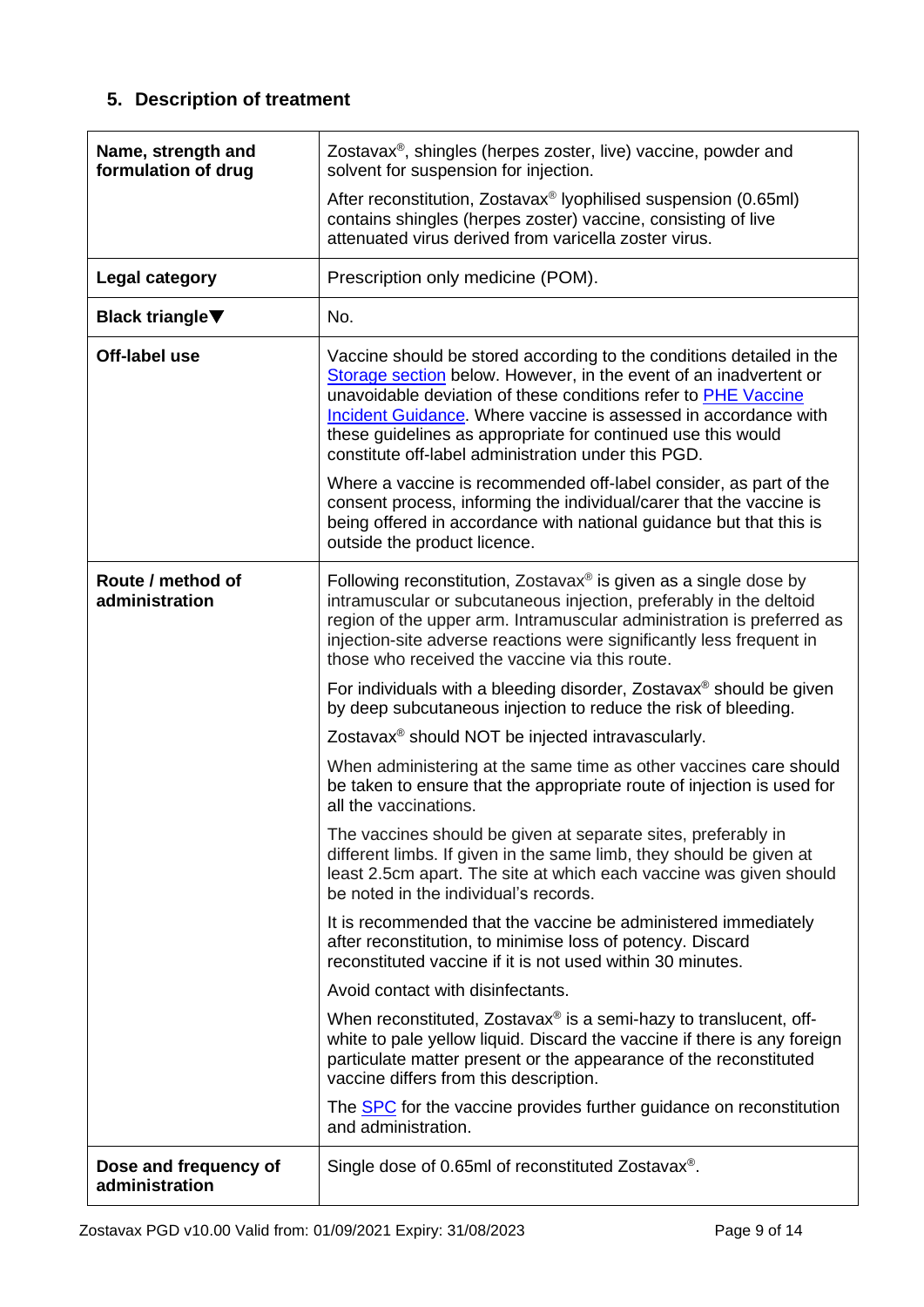| <b>Duration of treatment</b>                                    | Single dose                                                                                                                                                                                                                                                                                                                                                                                                      |
|-----------------------------------------------------------------|------------------------------------------------------------------------------------------------------------------------------------------------------------------------------------------------------------------------------------------------------------------------------------------------------------------------------------------------------------------------------------------------------------------|
| Quantity to be supplied /<br>administered                       | Single 0.65ml dose of reconstituted Zostavax <sup>®</sup> .                                                                                                                                                                                                                                                                                                                                                      |
| <b>Supplies</b>                                                 | Centrally purchased vaccines for the national immunisation<br>programme can only be ordered via ImmForm and are provided free<br>of charge.                                                                                                                                                                                                                                                                      |
|                                                                 | Protocols for the ordering, storage and handling of vaccines should<br>be followed to prevent vaccine wastage (see Green Book Chapter 3).                                                                                                                                                                                                                                                                        |
| <b>Storage</b>                                                  | Store between +2°C to +8°C.<br>Store in original packaging in order to protect from light.<br>Do not freeze.<br>Avoid contact with disinfectants.                                                                                                                                                                                                                                                                |
|                                                                 | After reconstitution the vaccine should be used immediately.<br>However, the in-use stability has been demonstrated for 30 minutes<br>when stored at +20°C to +25°C.                                                                                                                                                                                                                                             |
|                                                                 | In the event of an inadvertent or unavoidable deviation of these<br>conditions, vaccine that has been stored outside the conditions<br>stated above should be quarantined and risk assessed for suitability<br>of continued off-label use or appropriate disposal. Refer to PHE<br>Vaccine Incident Guidance.                                                                                                    |
| <b>Disposal</b>                                                 | Equipment used for immunisation, including used vials, ampoules, or<br>discharged vaccines in a syringe or applicator, should be disposed of<br>safely in a UN-approved puncture-resistant 'sharps' box, according<br>to local authority arrangements and guidance in the technical<br>memorandum 07-01 (Department of Health, 2013).                                                                            |
| <b>Drug interactions</b>                                        | None reported.                                                                                                                                                                                                                                                                                                                                                                                                   |
|                                                                 | See the Additional information section and <b>SPC</b> for information on<br>co-administration with anti-virals and other vaccines.                                                                                                                                                                                                                                                                               |
| <b>Identification and</b><br>management of adverse<br>reactions | The most common adverse reactions observed after administration<br>of Zostavax <sup>®</sup> are injection site reactions, including redness, swelling,<br>pain and itching. Other relatively common reactions include bruising,<br>hardening (induration) and warmth at the injection site, headache and<br>pain in the relevant limb. Very rarely a varicella (chickenpox) - like<br>illness has been reported. |
|                                                                 | In the event of a person developing a varicella (widespread) or<br>shingles-like (dermatomal) rash post-Zostavax <sup>®</sup> vaccination, a<br>vesicle fluid sample should be sent for analysis, to confirm the<br>diagnosis and determine whether the rash is vaccine-associated or<br>wild-type (see Chapter 28a).                                                                                            |
|                                                                 | A detailed list of adverse reactions is available in the <b>SPC</b> .                                                                                                                                                                                                                                                                                                                                            |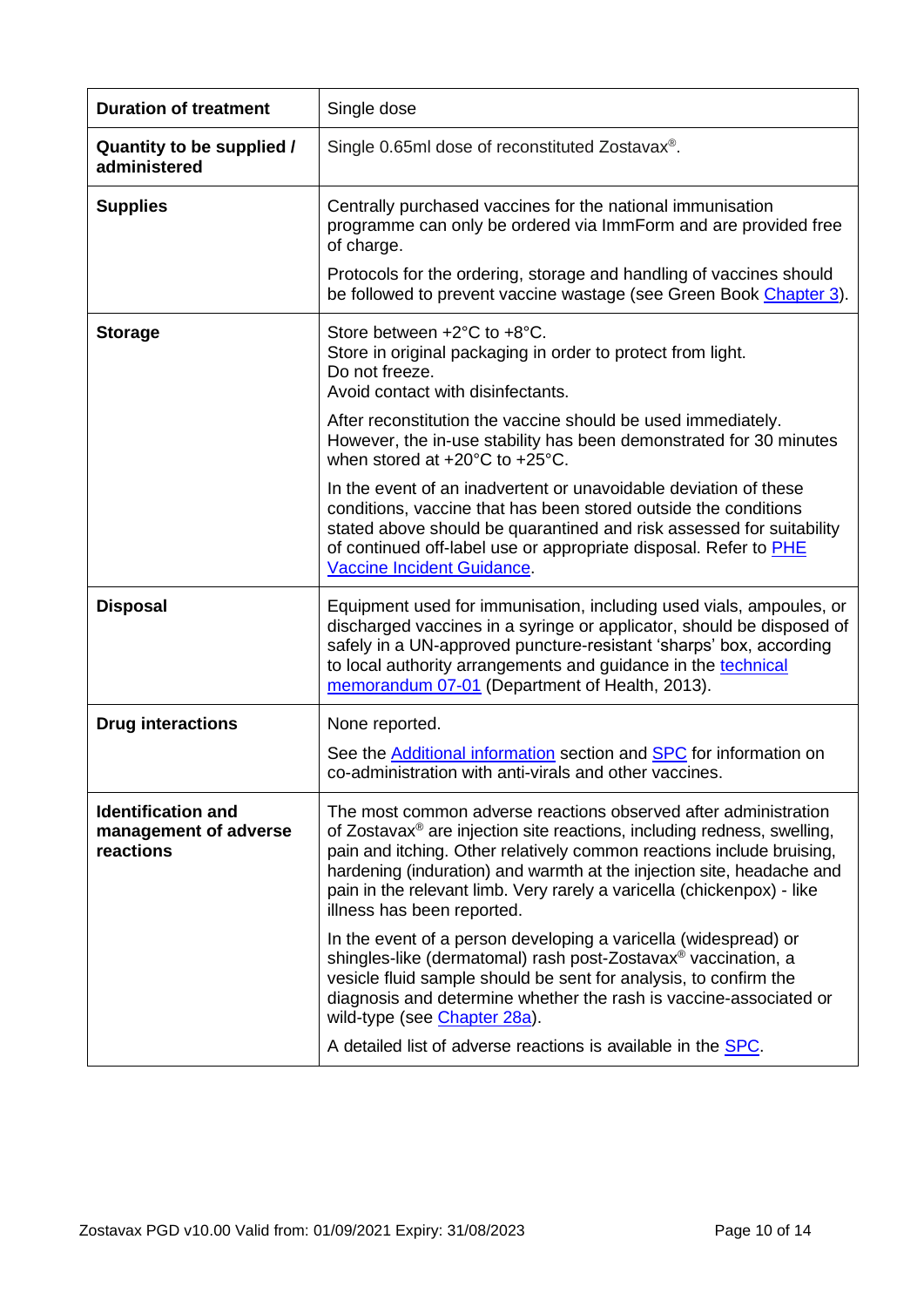<span id="page-10-0"></span>

| <b>Reporting procedure of</b><br>adverse reactions        | As with all vaccines, healthcare professionals and individuals/carers<br>are encouraged to report suspected adverse reactions to the<br>Medicines and Healthcare products Regulatory Agency (MHRA)<br>using the Yellow Card reporting scheme or search for MHRA Yellow<br>Card in the Google Play or Apple App Store.<br>Any adverse reaction to the vaccine should be documented in the<br>individual's record and the individual's GP should be informed.                                                                                                       |  |  |
|-----------------------------------------------------------|-------------------------------------------------------------------------------------------------------------------------------------------------------------------------------------------------------------------------------------------------------------------------------------------------------------------------------------------------------------------------------------------------------------------------------------------------------------------------------------------------------------------------------------------------------------------|--|--|
| Written information to be<br>given to patient or carer    | Offer marketing authorisation holder's patient information leaflet<br>(PIL) provided with the vaccine.                                                                                                                                                                                                                                                                                                                                                                                                                                                            |  |  |
| Patient advice / follow up<br>treatment                   | Inform the individual/carer of possible side effects and their<br>management.                                                                                                                                                                                                                                                                                                                                                                                                                                                                                     |  |  |
|                                                           | Give advice regarding normal reaction to the injection, for example<br>redness and pain at the injection site.                                                                                                                                                                                                                                                                                                                                                                                                                                                    |  |  |
|                                                           | The individual/carer should be advised to seek medical advice in<br>the event of a severe adverse reaction.                                                                                                                                                                                                                                                                                                                                                                                                                                                       |  |  |
|                                                           | Individuals should be advised to seek medical attention if they<br>develop a varicella (widespread) or shingles-like (dermatomal) rash<br>post-Zostavax <sup>®</sup> vaccination.                                                                                                                                                                                                                                                                                                                                                                                 |  |  |
| <b>Special considerations /</b><br>additional information | Ensure there is immediate access to adrenaline (epinephrine) 1 in<br>1000 injection and easy access to a telephone at the time of<br>vaccination.                                                                                                                                                                                                                                                                                                                                                                                                                 |  |  |
|                                                           | The risk and severity of shingles is much higher in<br>immunosuppressed individuals so ideally those eligible should<br>receive Zostavax <sup>®</sup> preferably one month and at least 14 days before<br>commencing immunosuppressive therapy.                                                                                                                                                                                                                                                                                                                   |  |  |
|                                                           | An inactivated shingles vaccine, Shingrix <sup>®</sup> , is now available.<br>However, supply of Shingrix <sup>®</sup> is currently, at the time of writing,<br>limited such that under the national shingles vaccination programme<br>it is only recommended to be offered to immunosuppressed<br>individuals contraindicated to the live vaccine. Inactivated shingles<br>vaccine cannot be administered under this PGD (see PHE Shingrix<br><b>PGD</b> ) and current national guidance should be referred to (see<br>Chapter 28a for current recommendations). |  |  |
|                                                           | All immunosuppressed individuals who are inadvertently<br>administered Zostavax® require urgent assessment and may need to<br>receive prophylactic aciclovir. Immunosuppressed individuals who<br>develop a varicella rash following inadvertent vaccination should be<br>urgently assessed and offered prompt treatment with IV high-dose<br>aciclovir, give the risks and severity of disseminated zoster.                                                                                                                                                      |  |  |
|                                                           | Zostavax <sup>®</sup> can be given at the same time as inactivated influenza<br>vaccine.                                                                                                                                                                                                                                                                                                                                                                                                                                                                          |  |  |
|                                                           | Zostavax <sup>®</sup> vaccine can also be given at the same time as 23-valent<br>pneumococcal polysaccharide vaccine for those who are eligible for<br>both vaccines.                                                                                                                                                                                                                                                                                                                                                                                             |  |  |
| Continued over page                                       | In the rare event that MMR vaccine is indicated in this age group it<br>should be administered on the same day, or a four-week minimum<br>interval period should be observed. Other live vaccines can be<br>administered at any time before or after Zostavax <sup>®</sup> .                                                                                                                                                                                                                                                                                      |  |  |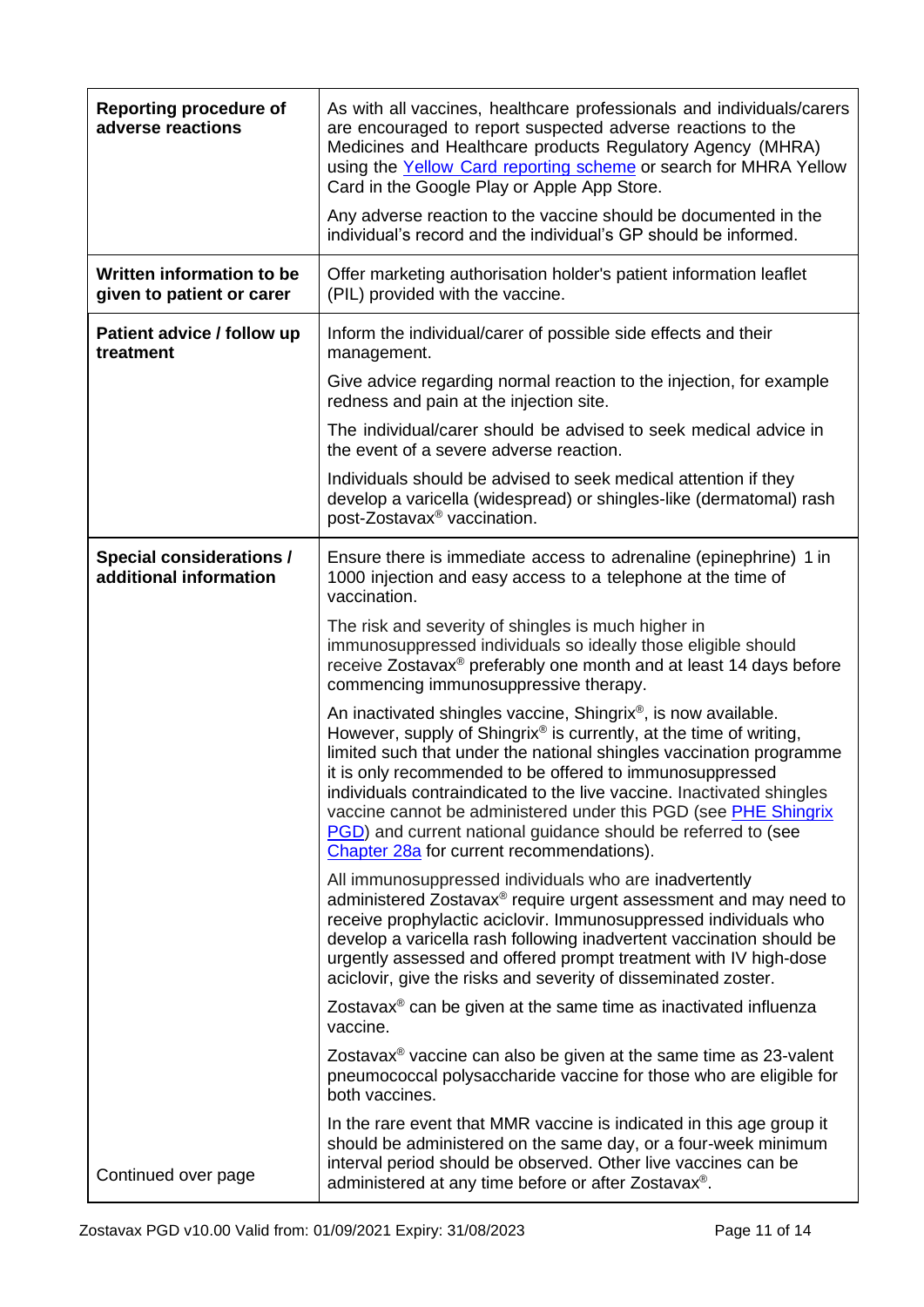| <b>Special considerations /</b><br>additional information<br>continued | Immunisation with Zostavax® should ideally be delayed for seven<br>days after COVID-19 vaccination and vice versa. Neither vaccine<br>has been tested for routine co-administration; there may be a<br>reduced response to Zostavax®. Where individuals attend requiring<br>both vaccines, however, and require rapid protection or are<br>considered likely to be lost to follow up, co-administration may still be<br>considered<br>There is no data on concomitant use with anti-viral medications<br>known to be effective against varicella zoster virus but it is likely that<br>these will reduce the response to Zostavax <sup>®</sup> - see Criteria for<br>exclusion.<br>See Chapter 28a for more details. |  |  |
|------------------------------------------------------------------------|----------------------------------------------------------------------------------------------------------------------------------------------------------------------------------------------------------------------------------------------------------------------------------------------------------------------------------------------------------------------------------------------------------------------------------------------------------------------------------------------------------------------------------------------------------------------------------------------------------------------------------------------------------------------------------------------------------------------|--|--|
| <b>Records</b>                                                         | Record:<br>that valid informed consent was given<br>$\bullet$<br>name of individual, address, date of birth and GP with whom<br>$\bullet$<br>the individual is registered<br>name of immuniser<br>$\bullet$<br>name and brand of vaccine<br>$\bullet$<br>date of administration<br>$\bullet$<br>dose, form and route of administration of vaccine<br>$\bullet$<br>quantity administered<br>$\bullet$<br>batch number and expiry date<br>$\bullet$<br>anatomical site of vaccination<br>$\bullet$<br>advice given, including advice given if excluded or declines<br>$\bullet$<br>immunisation<br>details of any adverse drug reactions and actions taken<br>$\bullet$<br>supplied via PGD<br>$\bullet$               |  |  |
|                                                                        | Records should be signed and dated (or a password controlled<br>immuniser's record on e-records).                                                                                                                                                                                                                                                                                                                                                                                                                                                                                                                                                                                                                    |  |  |
|                                                                        | All records should be clear, legible and contemporaneous.                                                                                                                                                                                                                                                                                                                                                                                                                                                                                                                                                                                                                                                            |  |  |
|                                                                        | This information should be recorded in the individual's GP record<br>and any other appropriate medical records, such as care or nursing<br>records.                                                                                                                                                                                                                                                                                                                                                                                                                                                                                                                                                                  |  |  |
|                                                                        | A record of all individuals receiving treatment under this PGD should<br>also be kept for audit purposes in accordance with local policy.                                                                                                                                                                                                                                                                                                                                                                                                                                                                                                                                                                            |  |  |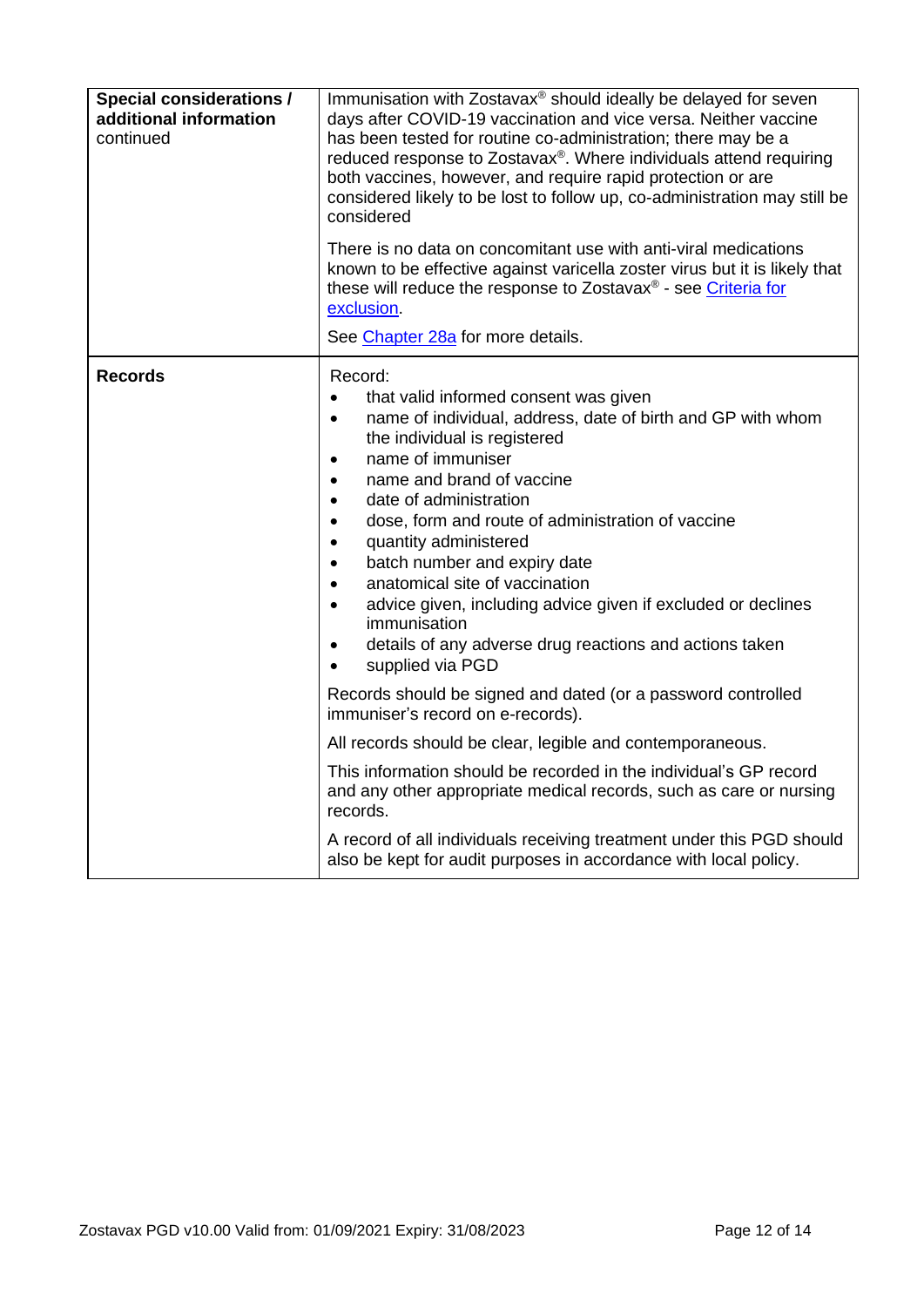### **6. Key references**

| <b>Key references</b> | <b>Shingles</b><br>• Zostavax <sup>®</sup> Summary of Product Characteristics. MSD Ltd. Updated<br>8 May 2021.<br>https://www.medicines.org.uk/emc/product/6101<br>Immunisation Against Infectious Disease: The Green Book,<br>Chapter 28a. Updated 23 August 2021.<br>https://www.gov.uk/government/collections/immunisation-against-<br>infectious-disease-the-green-book                                                                                                                           |
|-----------------------|-------------------------------------------------------------------------------------------------------------------------------------------------------------------------------------------------------------------------------------------------------------------------------------------------------------------------------------------------------------------------------------------------------------------------------------------------------------------------------------------------------|
|                       | • Shingles: Guidance and Vaccination Programme. Updated 18<br>August 2021.<br>https://www.gov.uk/government/collections/shingles-vaccination-<br>programme<br>• Shingles vaccination: Guidance for healthcare professionals. Public<br>Health England. Published March 2018.<br>https://www.gov.uk/government/publications/shingles-vaccination-<br>guidance-for-healthcare-professionals                                                                                                             |
|                       | <b>General</b>                                                                                                                                                                                                                                                                                                                                                                                                                                                                                        |
|                       | Health Technical Memorandum 07-01: Safe Management of<br>Healthcare Waste. Department of Health. 20 March 2013.<br>https://www.gov.uk/government/publications/guidance-on-the-safe-<br>management-of-healthcare-waste<br>National Minimum Standards and Core Curriculum for<br>Immunisation Training. Published February 2018.<br>https://www.gov.uk/government/publications/national-minimum-<br>standards-and-core-curriculum-for-immunisation-training-for-<br>registered-healthcare-practitioners |
|                       | NICE Medicines Practice Guideline 2 (MPG2): Patient Group<br>Directions. Published March 2017.<br>https://www.nice.org.uk/guidance/mpg2                                                                                                                                                                                                                                                                                                                                                               |
|                       | NICE MPG2 Patient group directions: competency framework for<br>$\bullet$<br>health professionals using patient group directions. Updated March<br>2017.<br>https://www.nice.org.uk/guidance/mpg2/resources                                                                                                                                                                                                                                                                                           |
|                       | PHE Immunisation Collection.<br>$\bullet$                                                                                                                                                                                                                                                                                                                                                                                                                                                             |
|                       | https://www.gov.uk/government/collections/immunisation                                                                                                                                                                                                                                                                                                                                                                                                                                                |
|                       | PHE Vaccine Incident Guidance.<br>https://www.gov.uk/government/publications/vaccine-incident-<br>guidance-responding-to-vaccine-errors                                                                                                                                                                                                                                                                                                                                                               |